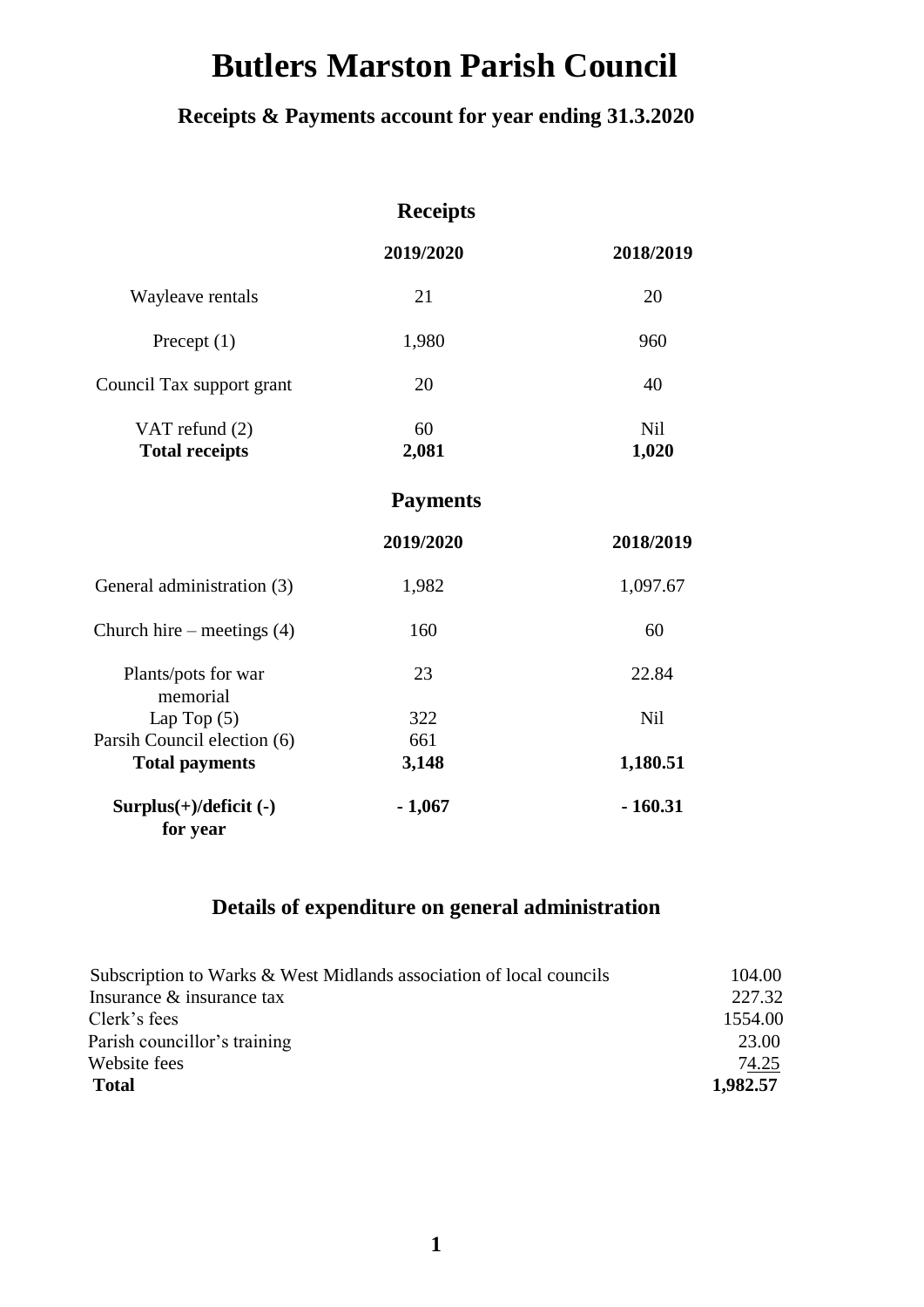# **Butlers Marston Parish Council**

# **Receipts 1.4.2019 – 31.3.2020**

| <b>Date</b><br>26.4.2019 | <b>Description</b><br>Precept | Amount<br>990.00 |
|--------------------------|-------------------------------|------------------|
| 26.4.2019                | Council tax support<br>grant  | 10.00            |
| 26.9.2019                | Precept                       | 990.00           |
| 26.9.2019                | Council tax support<br>grant  | 10.00            |
| 18.11.2019<br>9.1.2020   | VAT refund<br>Wayleave rental | 60.16<br>21.04   |
|                          | Total                         | 2,081.20         |

# **Payments 1.4.2019 – 31.3.2020**

| Date       | <b>Description</b>        | <b>Amount</b> | <b>Cheque number</b> |
|------------|---------------------------|---------------|----------------------|
| 30.4.2019  | Hire of church            | 60.00         | 510                  |
|            | 2018/2019                 |               |                      |
|            | <b>WALC</b> subscriptions |               |                      |
| 30.4.2019  | 2019-2020                 | 104.00        | 511                  |
| 30.4.2019  | Website fees              | 74.25         | 512                  |
| 21.8.2019  | Plants for war memorial   | 9.00          | 513                  |
| 14.8.2019  | Election costs $-$        | 660.73        | 514                  |
|            | <b>Stratford District</b> |               |                      |
|            | Council                   |               |                      |
| 17.10.2019 | <b>BHIB-BMPC</b>          | 227.32        | 515                  |
|            | insurance                 |               |                      |
| 17.10.2019 | Plants for war memorial   | 13.90         | 516                  |
| 28.11.2019 | Clerk's fees              | 1554.00       | 517                  |
| 28.11.2019 | <b>BMPC</b> laptop        | 322.00        | 518                  |
| 28.11.2019 | Hire of church            | 100.00        | 519                  |
|            | 2019/2020                 |               |                      |
| 14.1.2020  | $WALC - BMPC$ training    | <u>23.00</u>  | 520                  |
|            | <b>Total</b>              | 3,148.20      |                      |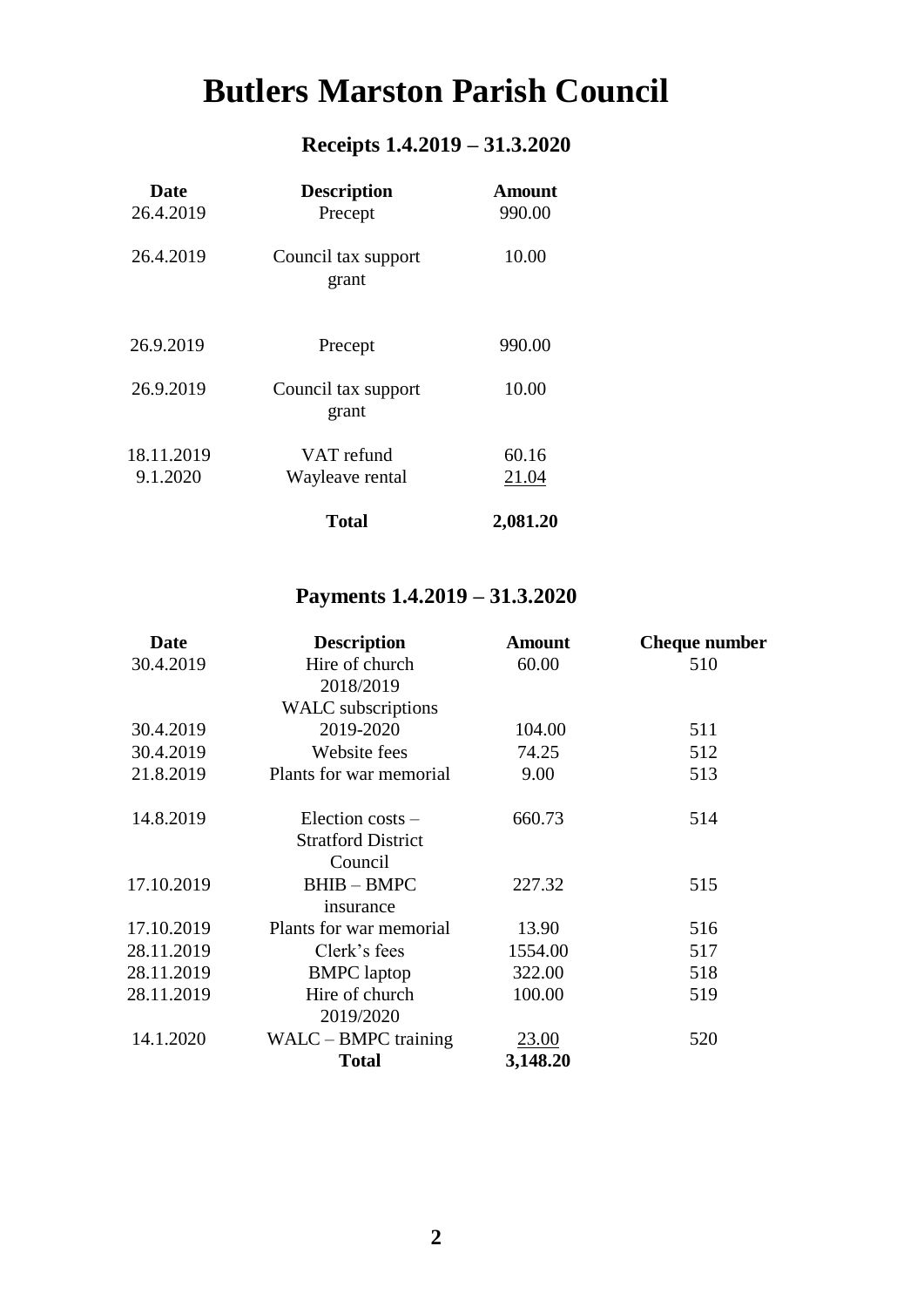## **Cumulative fund balance**

| As at 1 April 2019   | 2,508.04    | 2,668  |
|----------------------|-------------|--------|
| +/ - surplus/deficit | $-1,067.00$ | $-160$ |
|                      | 1,441.04    | 2,508  |

# **As at 31.3.2019 these funds are represented by :**

| 1,541.04 | 2,508.04 |
|----------|----------|
|          |          |
| 100.00   |          |
|          |          |
|          |          |
| 1,441.04 |          |
|          |          |

### **Bank Reconciliation**

| Balance @ 1.4.2019<br>Plus receipts<br>Less payments | 2,508.04<br>2,081.20<br>3,148.20 |
|------------------------------------------------------|----------------------------------|
| Plus uncleared cheques                               | 100.00                           |
| Balance as at 31.3.2020 as per cash book             | 1,541.04                         |
| Balance @ 31.3.2020 as per bank statement            | 1,541.04                         |